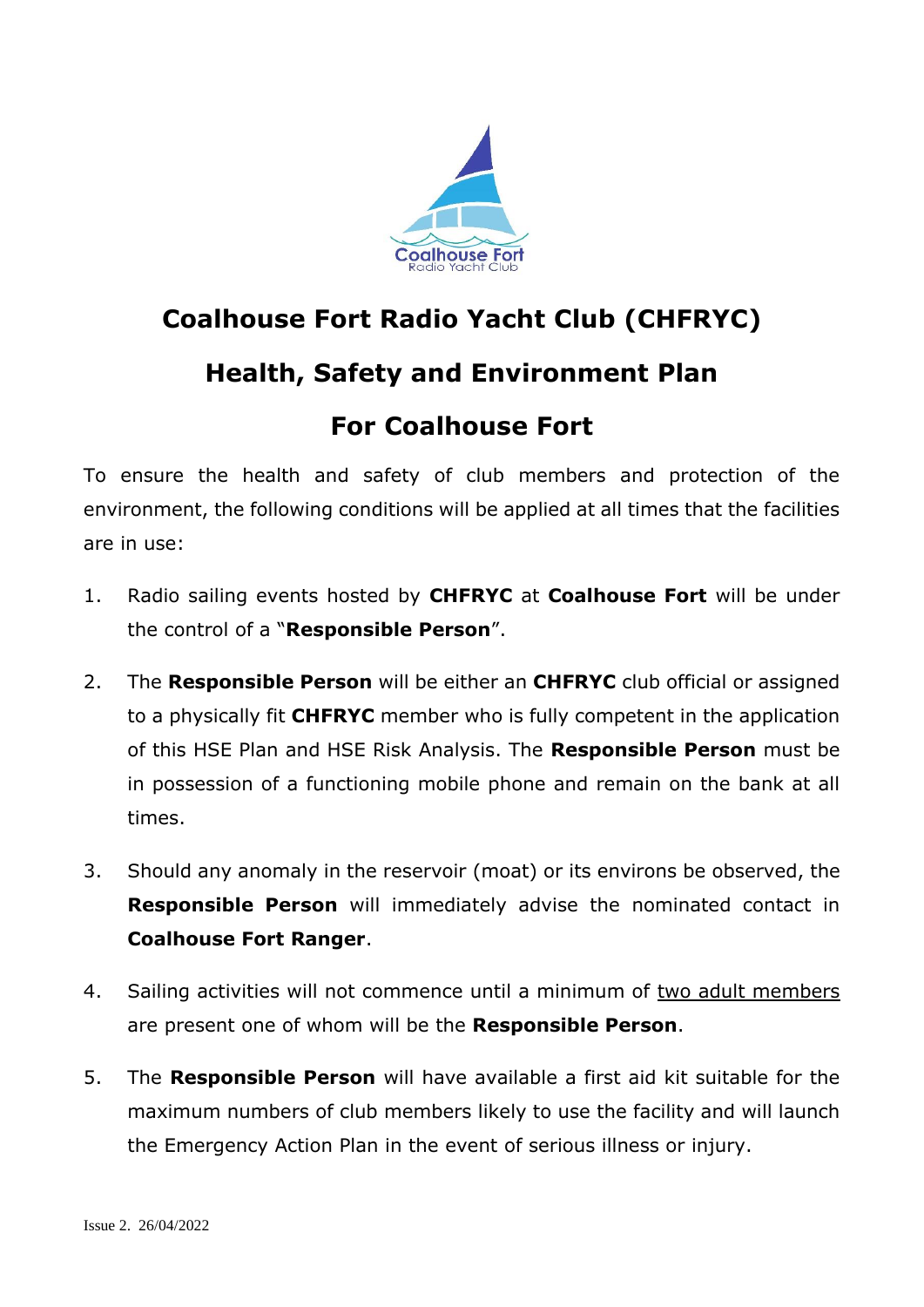- 6. All participants, except Guests, must show proof of their membership of the Model Yachting Association to the **Responsible Person** thus confirming that they are covered for Public Liability Insurance.
- 7. The Fort and surrounding park is registered as a Scheduled Monument, therefore there is a legal requirement to protect the site including the ground we walk on. All care shall be taken to minimize damage during our activities and if necessary, provide and use any equipment to aid in this endeavor.
- 8. In the event of Flooding, all Club sailing must be suspended if water levels are above the raised bank on the fort side of the lake, the risk to our members and environment is too great. As waters recede the Committee will assess conditions and when safe, recommence sailing with suitable protection in place to mitigate risks to both the membership and the environment.
- 9. All activities shall be undertaken with full respect for wildlife on or in the vicinity of the reservoir.
- 10. A protection cover shall be installed over the tip of each protruding transmitter telescopic aerial (non 2.4 Ghz) at all times.
- 11. Only nominated personnel who have appropriate training and experience will be permitted to use the Rescue Boat. A lifejacket must be worn by the occupant of the boat at all times and the wearing of waders is not permitted. The rescue boat should only be used when there is a watcher on the shore. The use of Internal combustion engines is prohibited on the lake, therefore oars or an electric outboard only may be used with the rescue boat
- 12. Launch and recovery of boats shall be made from a designated area. Care shall be taken by all participants to avoid slipping at the water's edge. Should a boat lose radio control and have to be manually recovered then extreme care must be exercised or preferably the rescue boat should recover the boat before it reaches the side of the reservoir.